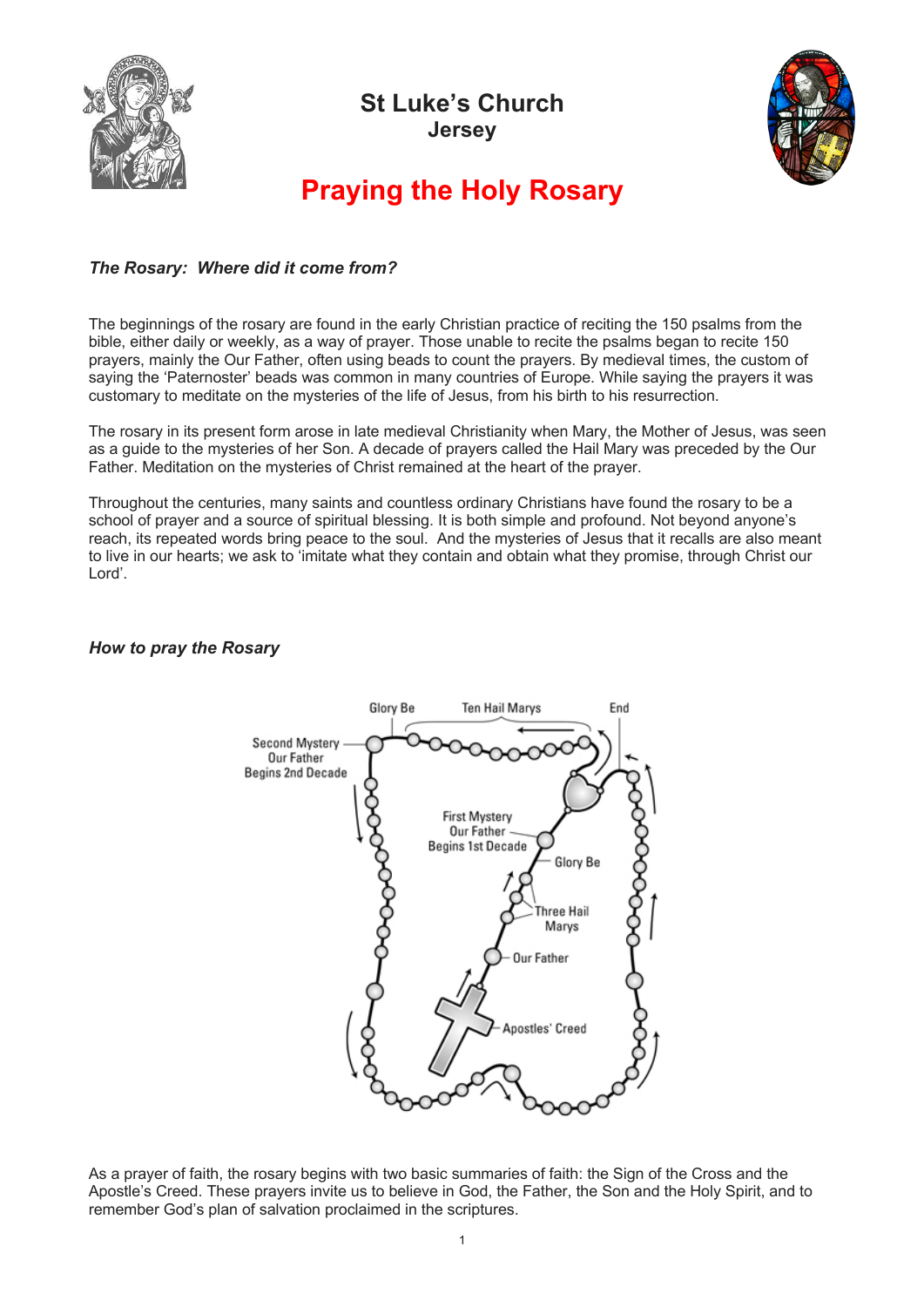*Note: if completing this devotion with others, it is customary for the leader to say the words in black, the others joining in with the words in red.*

#### **Starting at the cross or crucifix make the sign of the cross and say**

*In the name of the Father and of the Son and of the Holy Spirit*

#### **then recite the Apostle's Creed:**

*I believe in God, the Father almighty, creator of heaven and earth. I believe in Jesus Christ, his only Son, our Lord, who was conceived by the Holy Spirit, born of the Virgin Mary, suffered under Pontius Pilate, was crucified, died, and was buried; he descended to the dead. On the third day he rose again; he ascended into heaven, he is seated at the right hand of the Father, and he will come to judge the living and the dead.*

*I believe in the Holy Spirit, the holy catholic Church, the communion of saints, the forgiveness of sins, the resurrection of the body, and the life everlasting. Amen.*

#### **continue with the Lord's Prayer on the first bead**

*Our Father, who art in heaven, hallowed be thy name; thy kingdom come; thy will be done; on earth as it is in heaven. Give us this day our daily bread. And forgive us our trespasses, as we forgive those who trespass against us. And lead us not into temptation; but deliver us from evil. For thine is the kingdom, the power, and the glory for ever and ever. Amen.*

#### **then say three Hail Marys on the next three beads**

*Hail Mary, full of grace, the Lord is with thee; blessed art thou among women, and blessed is the fruit of thy womb, Jesus. Holy Mary, Mother of God, pray for us sinners, now, and at the hour of our death. Amen.*

#### **then a 'Glory Be' on the next bead**

*Glory be to the Father, and to the Son, and to the Holy Spirit, as it was in the beginning, is now and ever shall be, world without end. Amen.*

**Once complete, meditate upon the first mystery, say an Our Father** (on the 'Glory Be' bead)**, followed by 10 Hail Marys and one Glory Be. Proceed in the same manner until all five decades have been said.**

#### **Finish with Hail Holy Queen**

*Hail, holy Queen, Mother of mercy, hail, our life, our sweetness and our hope. To thee do we cry, poor banished children of Eve: to thee do we send up our sighs, mourning and weeping in this vale of tears. Turn then, most gracious Advocate, thine eyes of mercy toward us, and after this our exile, show unto us the blessed fruit of thy womb, Jesus, O clement, O loving, O sweet Virgin Mary! Amen.*

> *Pray for us, O holy Mother of God. That we may be made worthy of the promises of Christ.*

> > *Let us pray:*

*O God, whose only begotten Son, by his life, death and resurrection has purchased for us the rewards of eternal life, grant, we beseech thee, that meditating upon these mysteries of the Holy Rosary of the Blessed Virgin Mary, may imitate what they contain, and obtain what they promise, through the same Christ our Lord. Amen.*